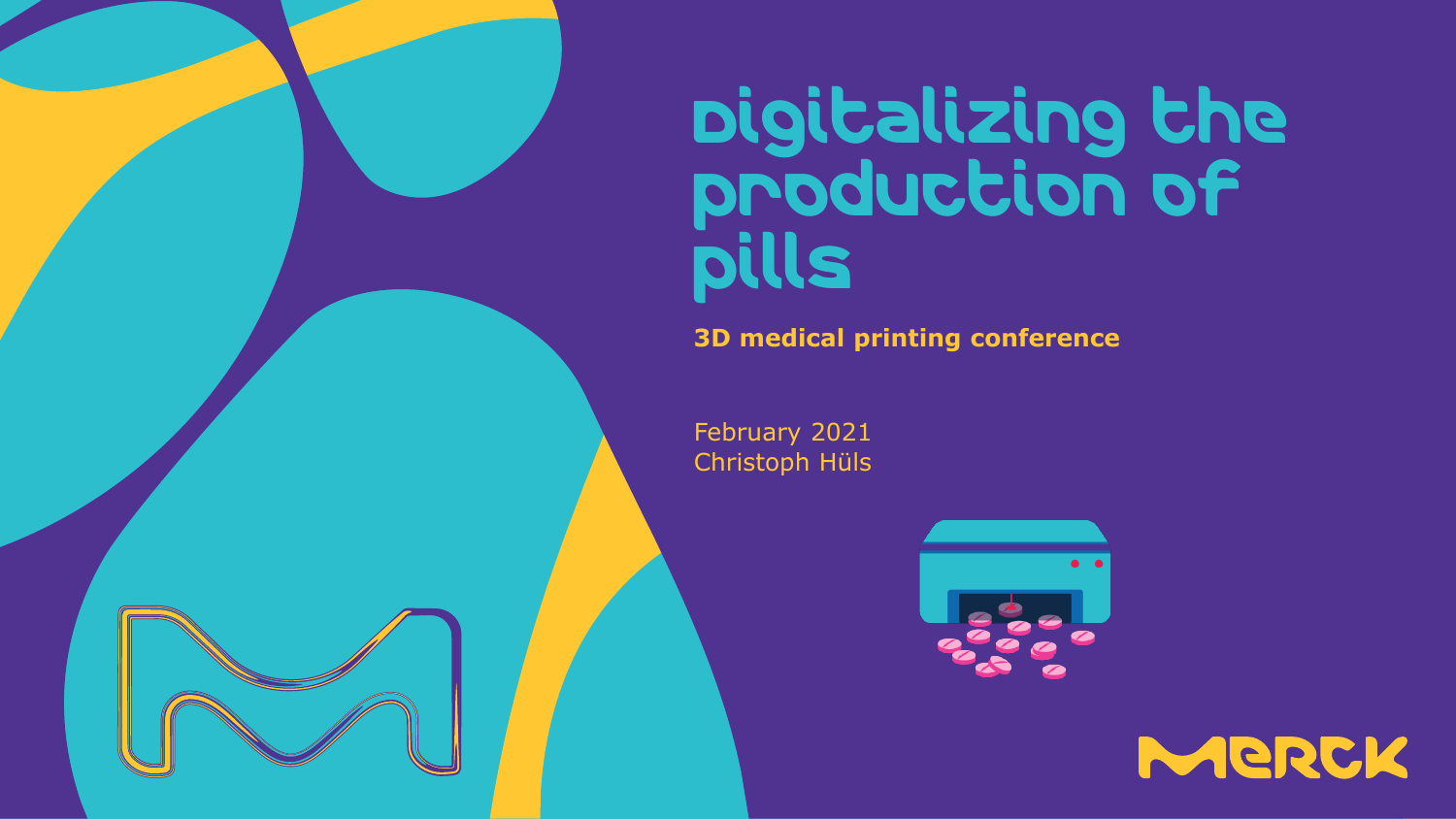## Driving cross & beyond sector innovation

to generate new business for Merck

In the Merck Innovation Center, we identify innovative approaches at an early stage and scale them to viable new businesses. Ideas are grown into innovation projects based on assets of Merck.





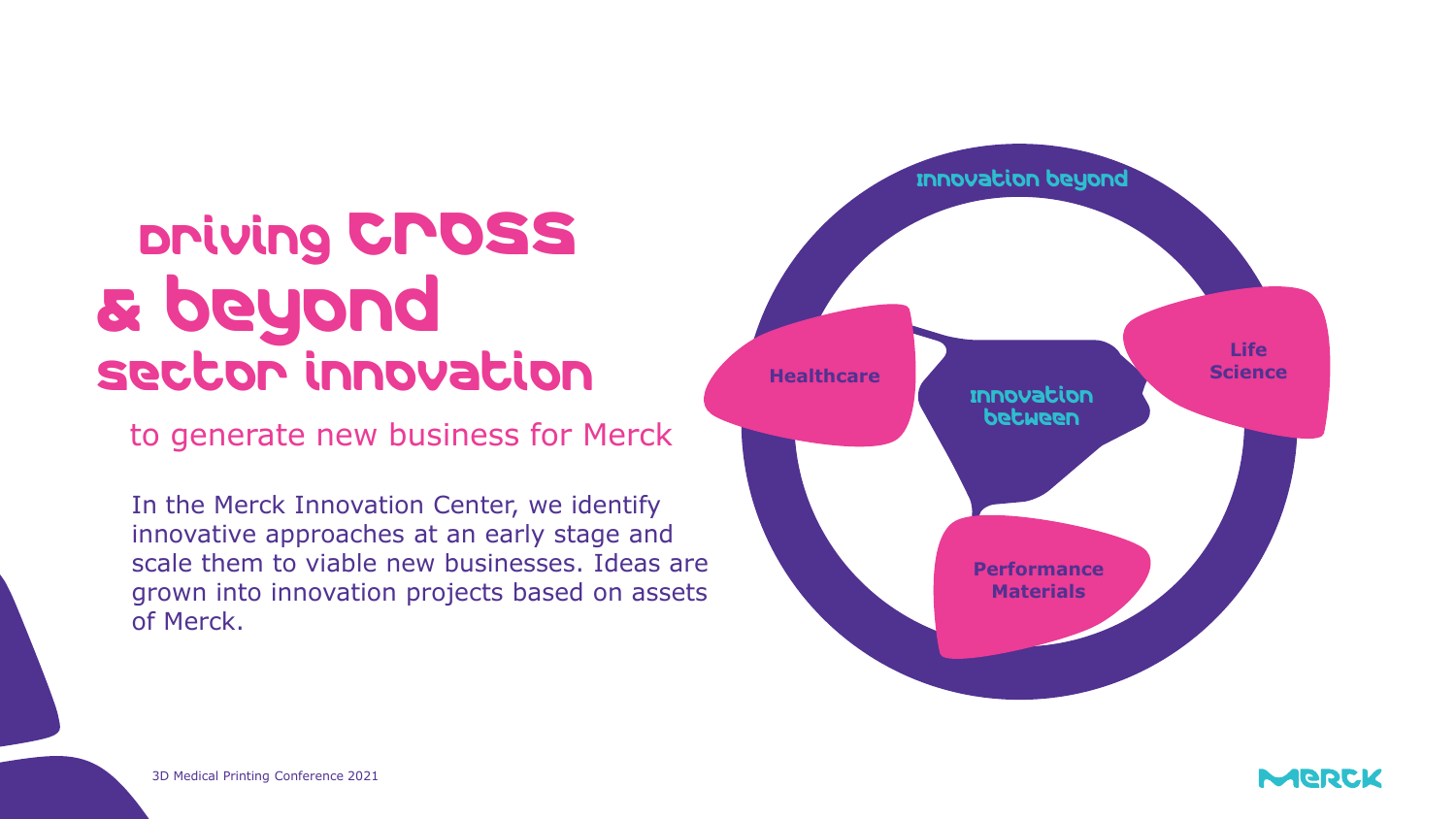help ideas grow and scale up to viable new business.

**Beyond current boundaries.**

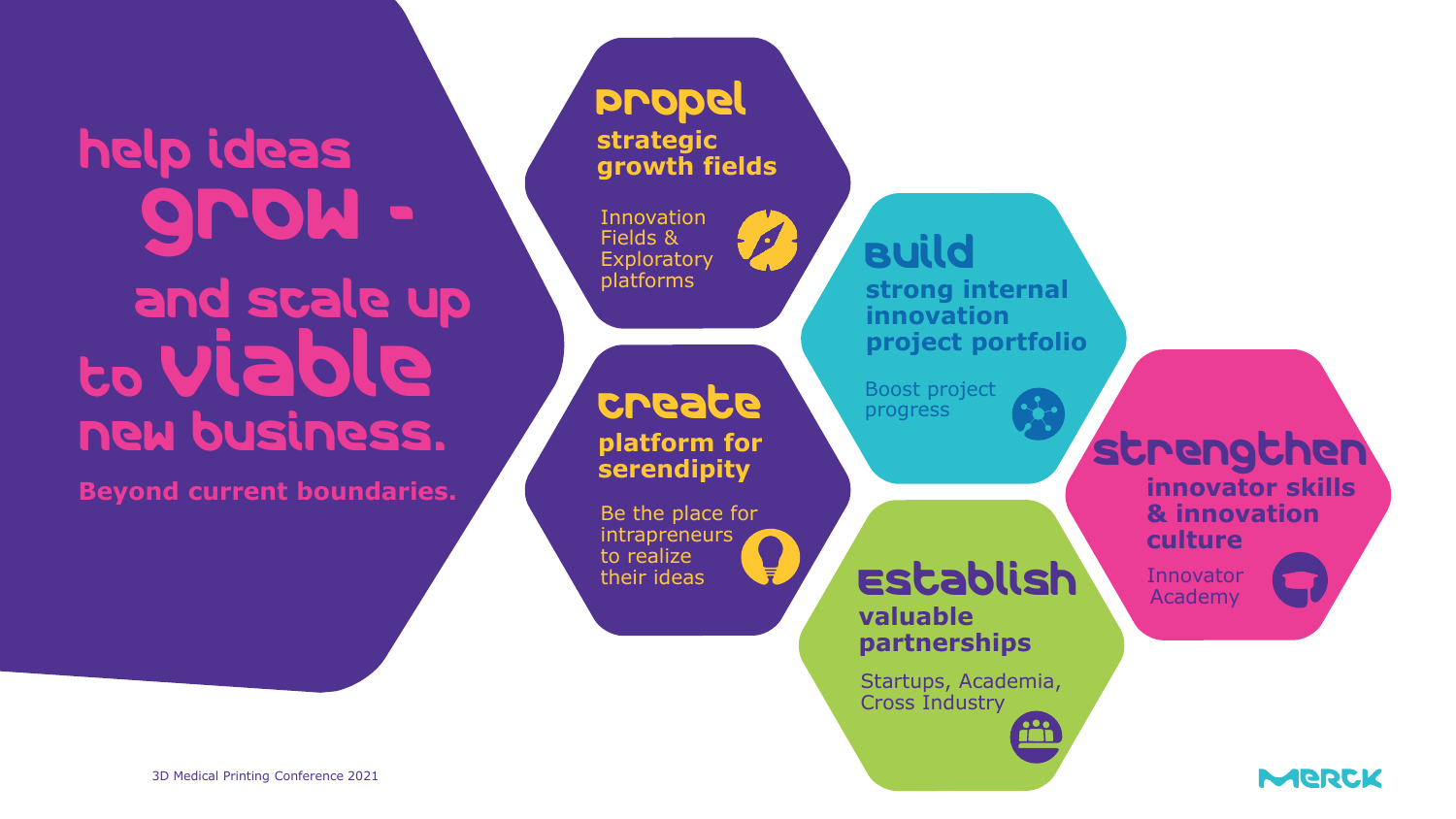# We 3D-print **Medicine**

#### Revolutionizing the production of tablets

Digitally designing and varying tablets

Enabling a digital, decentralized production





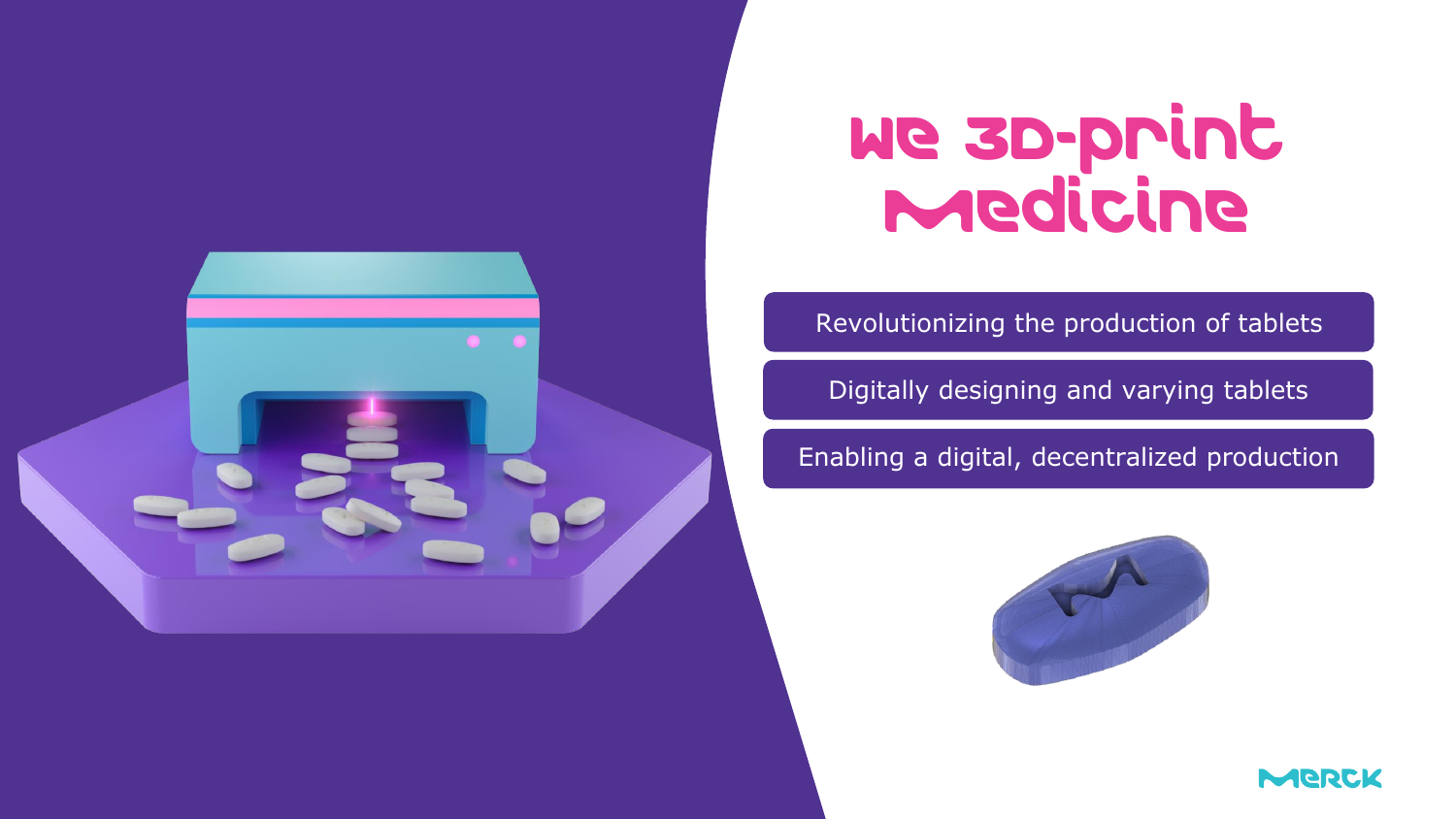### 3D Printing of solid oral dosage forms **One name, several technologies**

![](_page_4_Figure_1.jpeg)

![](_page_4_Figure_2.jpeg)

*Altered from: Alhnan, M.A., Okwuosa, T.C., Sadia, M. et al., Pharm Res (2016) 33: 1817* 3D Medical Printing Conference 2021

![](_page_4_Picture_4.jpeg)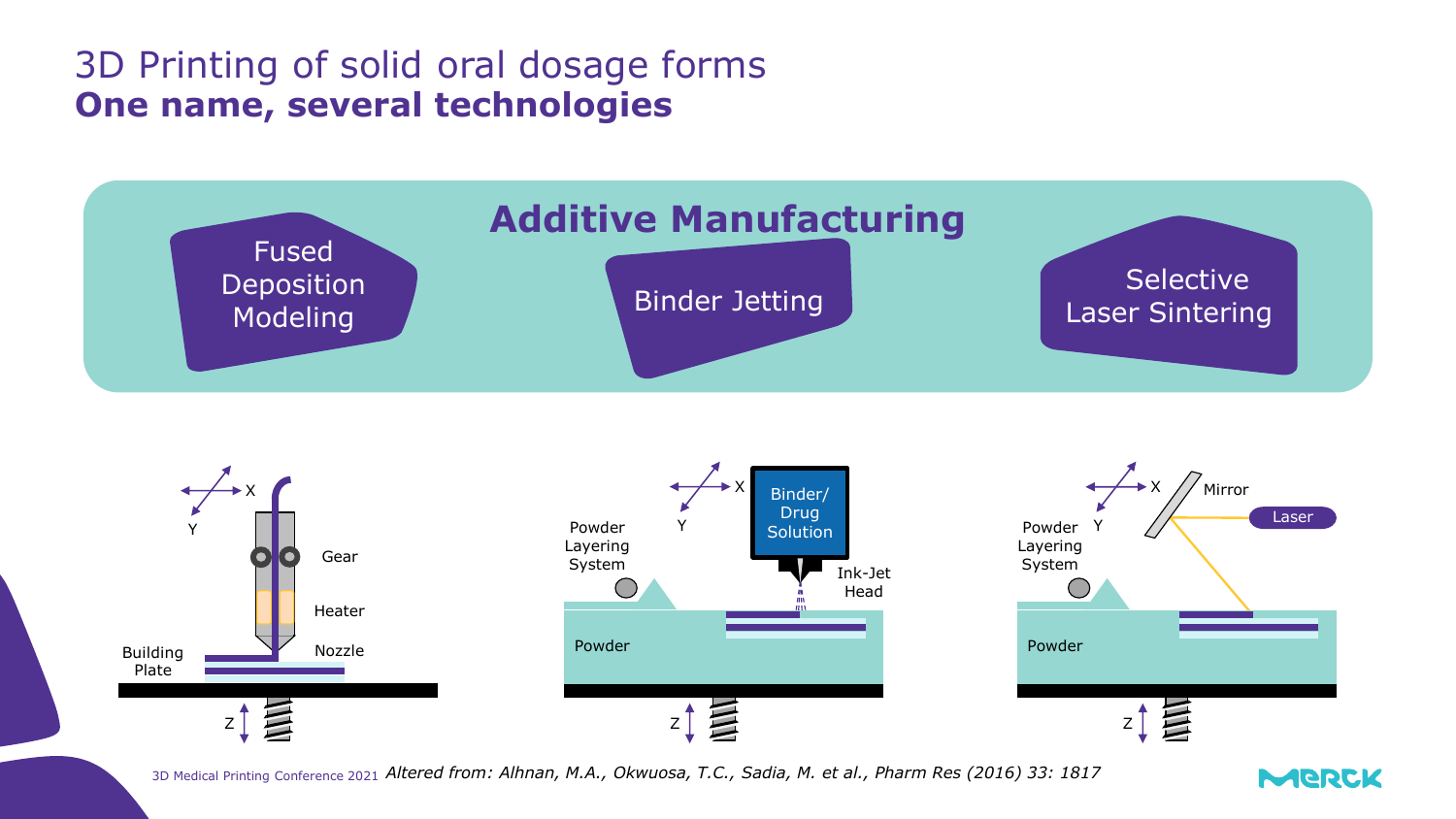### 3D printing for solid oral dosage forms **Comparison to established technologies**

|                                        | <b>Conventional</b>                      |                                                   | <b>3D Printing</b>                                            |                              |                                    |
|----------------------------------------|------------------------------------------|---------------------------------------------------|---------------------------------------------------------------|------------------------------|------------------------------------|
|                                        | <b>Capsule</b><br>filling<br>(Xcelodose) | <b>Tablet</b><br>pressing<br>(production<br>size) | <b>Fused</b><br><b>Deposition</b><br><b>Modeling</b><br>(FDM) | Inkjet/<br>binder<br>jetting | <b>Powder</b><br><b>bed fusion</b> |
| <b>Appearance</b>                      | Capsule                                  | Very good                                         | Irregular<br>surface                                          | Irregular<br>surface         | Satisfactory<br>shape & surface    |
| <b>Mechanical</b><br><b>properties</b> | n.a.                                     | Good<br>variability                               | High variability                                              | High<br>variability          | Acceptable<br>variability          |
| Cost per tablet                        | $\sim$ 10€                               | < 0.01€                                           | <b>TBD</b>                                                    | $1\varepsilon$               | $<$ 1€                             |
| <b>Throughput</b><br>per day           | 1000                                     | >1M                                               | 150                                                           | $\sim$ 100,000               | 100,000                            |
| <b>Batch size</b>                      | $1,000 -$<br>30,000                      | >100,000                                          | 50                                                            | up to 10,000                 | up to 25,000                       |
| Formulation<br>dev. time               | 3-4 month                                | $>12$ month                                       | 6-12 month                                                    | 4 month                      | 4 month                            |

**Powder bed fusion** to build **the bridge from prototyping to manufacturing scale**

- **Appearance**
- **Throughput**
- **Cost**
- **Time**

![](_page_5_Picture_8.jpeg)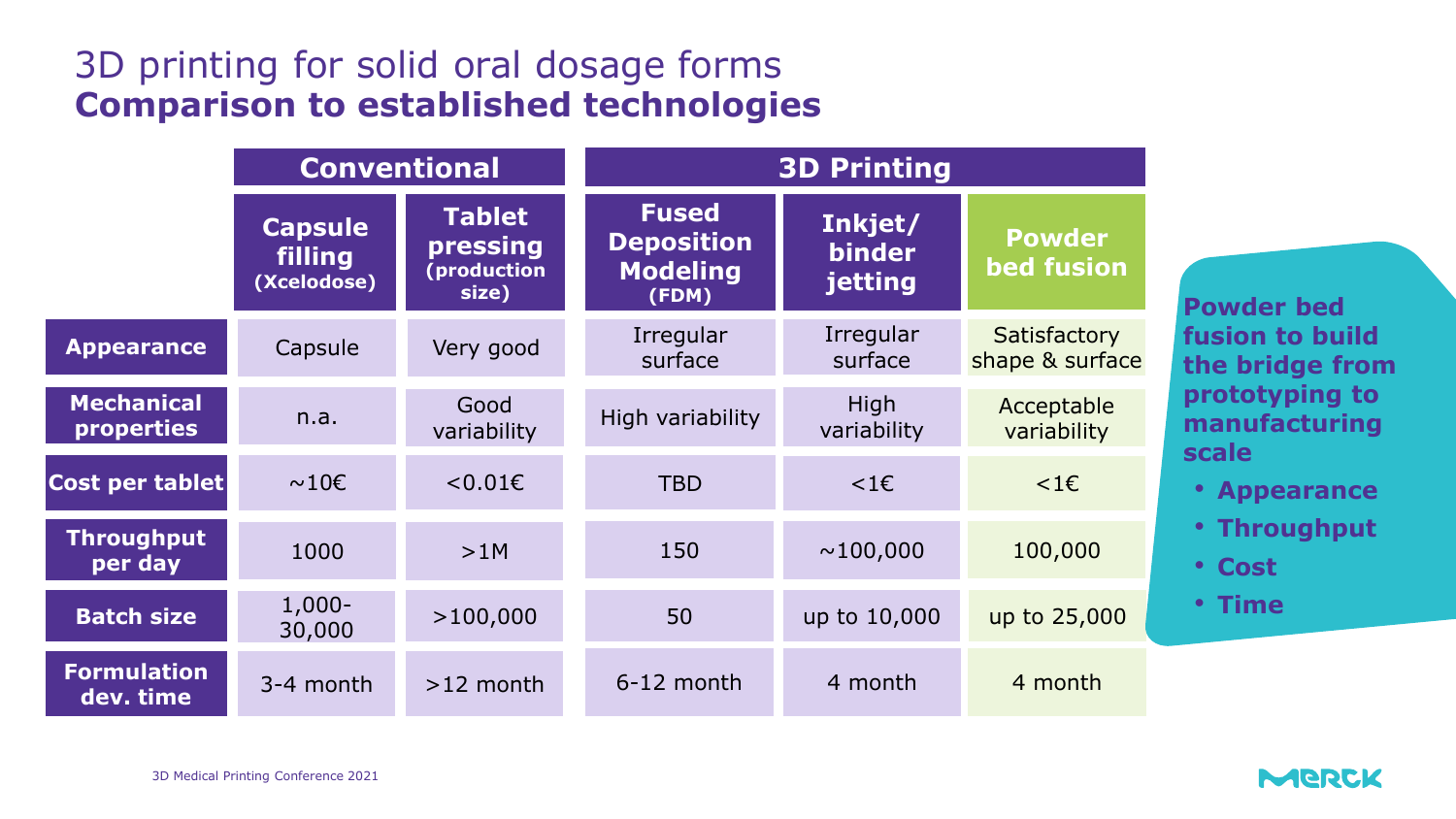### Laser Sintering **Proof of Concept demonstrates printed tablets exhibit the desired properties of conventional tablets**

![](_page_6_Picture_1.jpeg)

- Shape in specification
- Acceptable surface roughness
- Tablet mass in expected specification
- Tablet hardness in expected specification
- Uniform API content
- No API degradation detected
- Dissolution profile comparable to traditional manufacturing

![](_page_6_Picture_10.jpeg)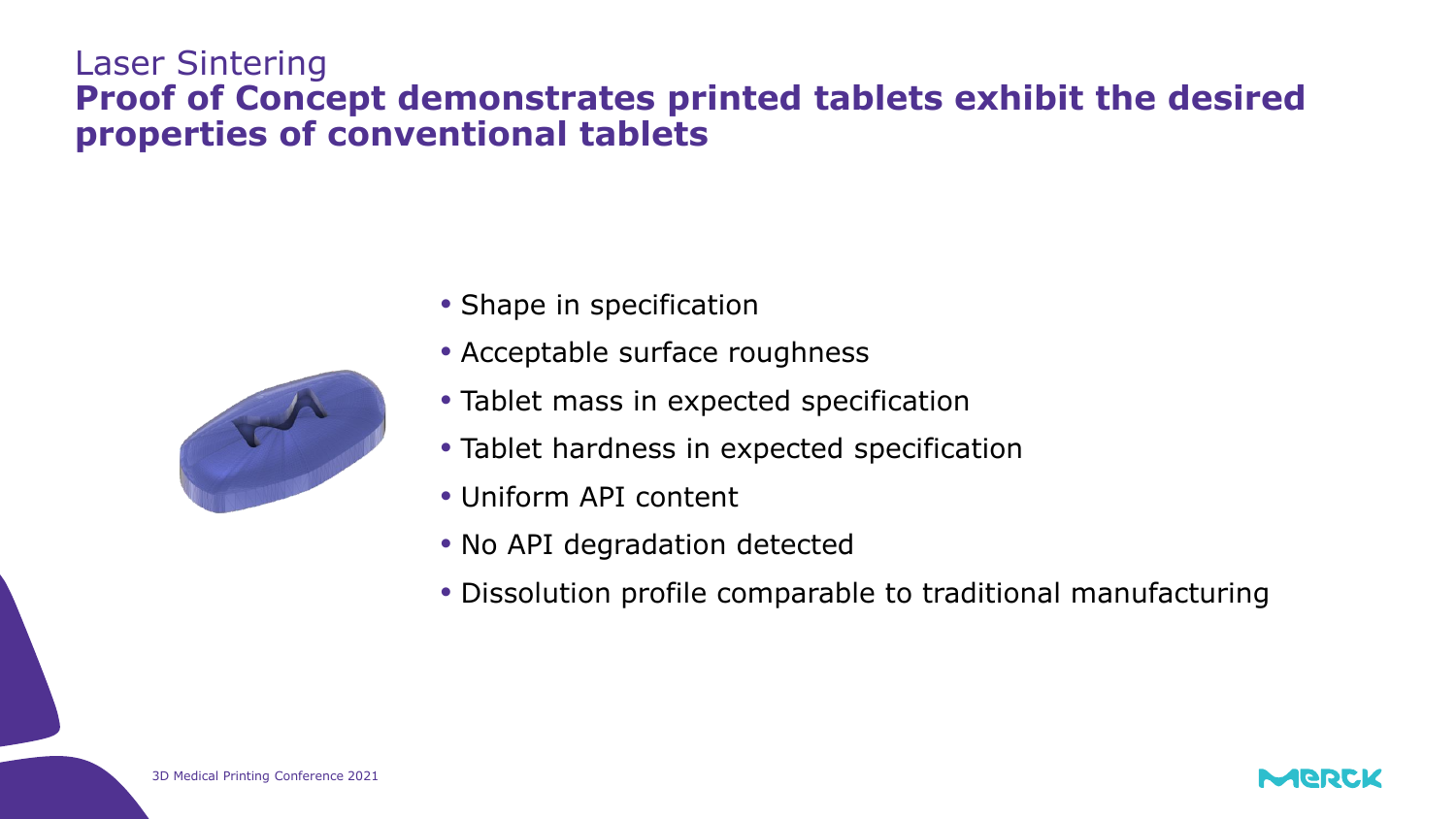### **Additive Manufacturing of tablets is simple, inexpensive and flexible**

**Traditional tablet Milling Blending Lubrication Tableting Granulation Coating manufacturing process** E.

**Next** Generation tablet Manufacturing **3D printing of tablets based on laser sintering**

![](_page_7_Figure_3.jpeg)

printing

**DONG** 

![](_page_7_Picture_6.jpeg)

![](_page_7_Picture_9.jpeg)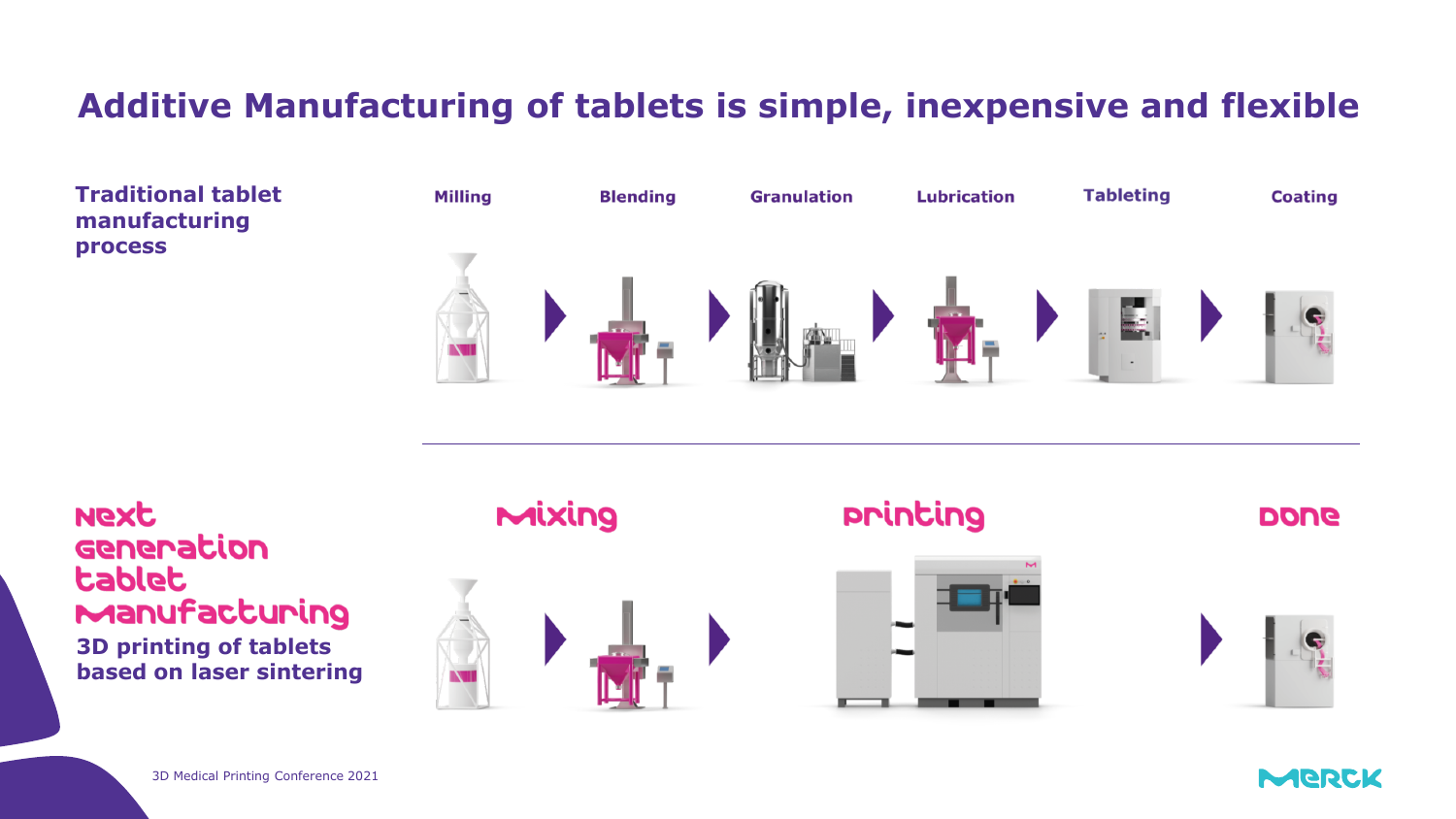### **3D printing is especially beneficial for early clinical trials**

![](_page_8_Figure_1.jpeg)

3D Medical Printing Conference 2021

![](_page_8_Picture_3.jpeg)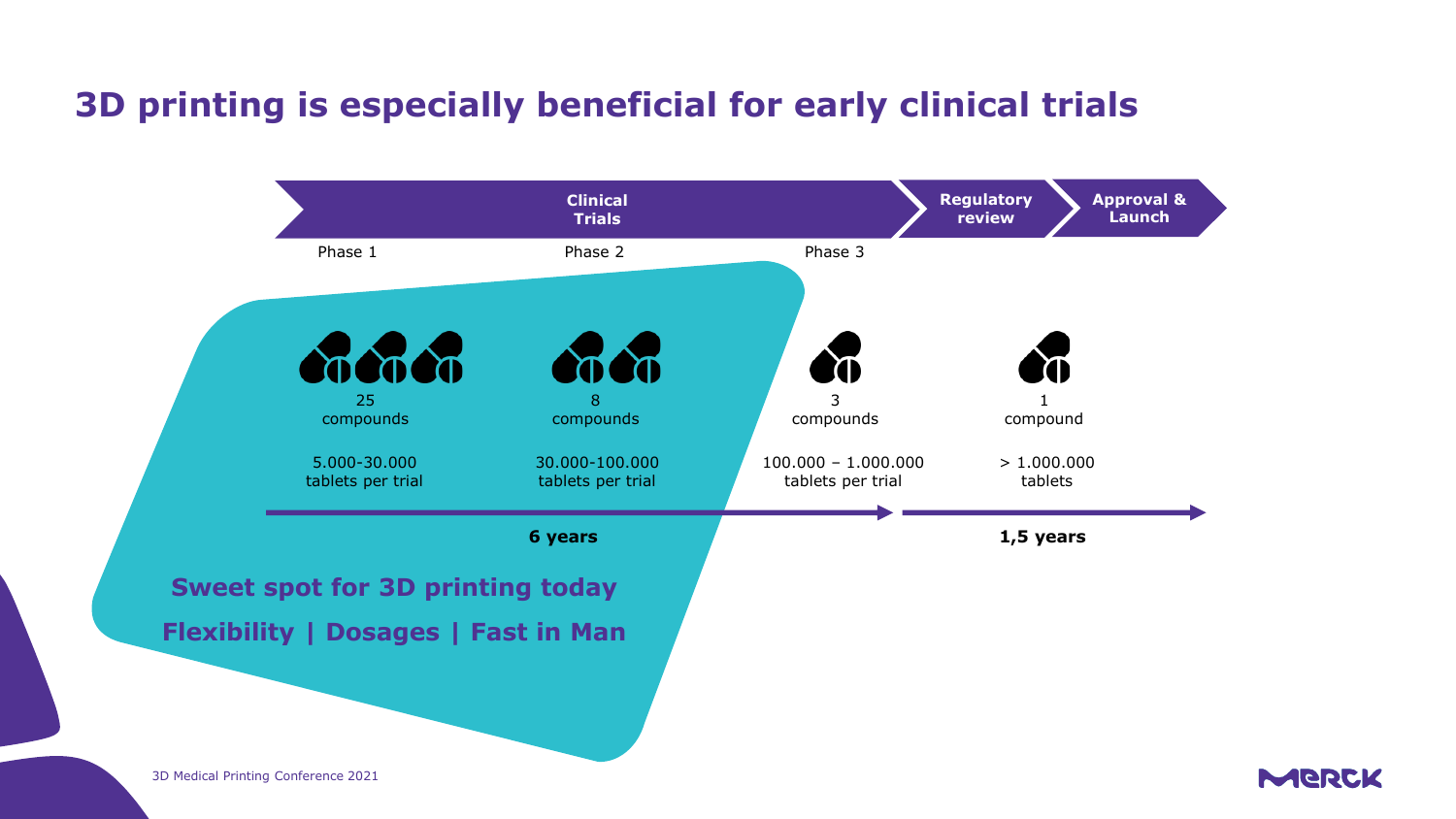### **Benefits in numbers**

#### **Required API for production and formulation**

![](_page_9_Figure_2.jpeg)

![](_page_9_Figure_3.jpeg)

### **70% cost savings potential in early clinical trials processes for tablet production**

### **API savings**

- Average amount of API required for Phase 1 clinical trial supply incl. development: app. 10 kg
- Tablet printing for clinical trial supply could reduce required API by 50%

### **Time savings**

- Average duration required for formulation development & clinical trial supply across clinical phase I-III: 2-3 years
- Tablet printing could, in best case (when used in clinical phase I-III), reduce time by 60%

![](_page_9_Picture_12.jpeg)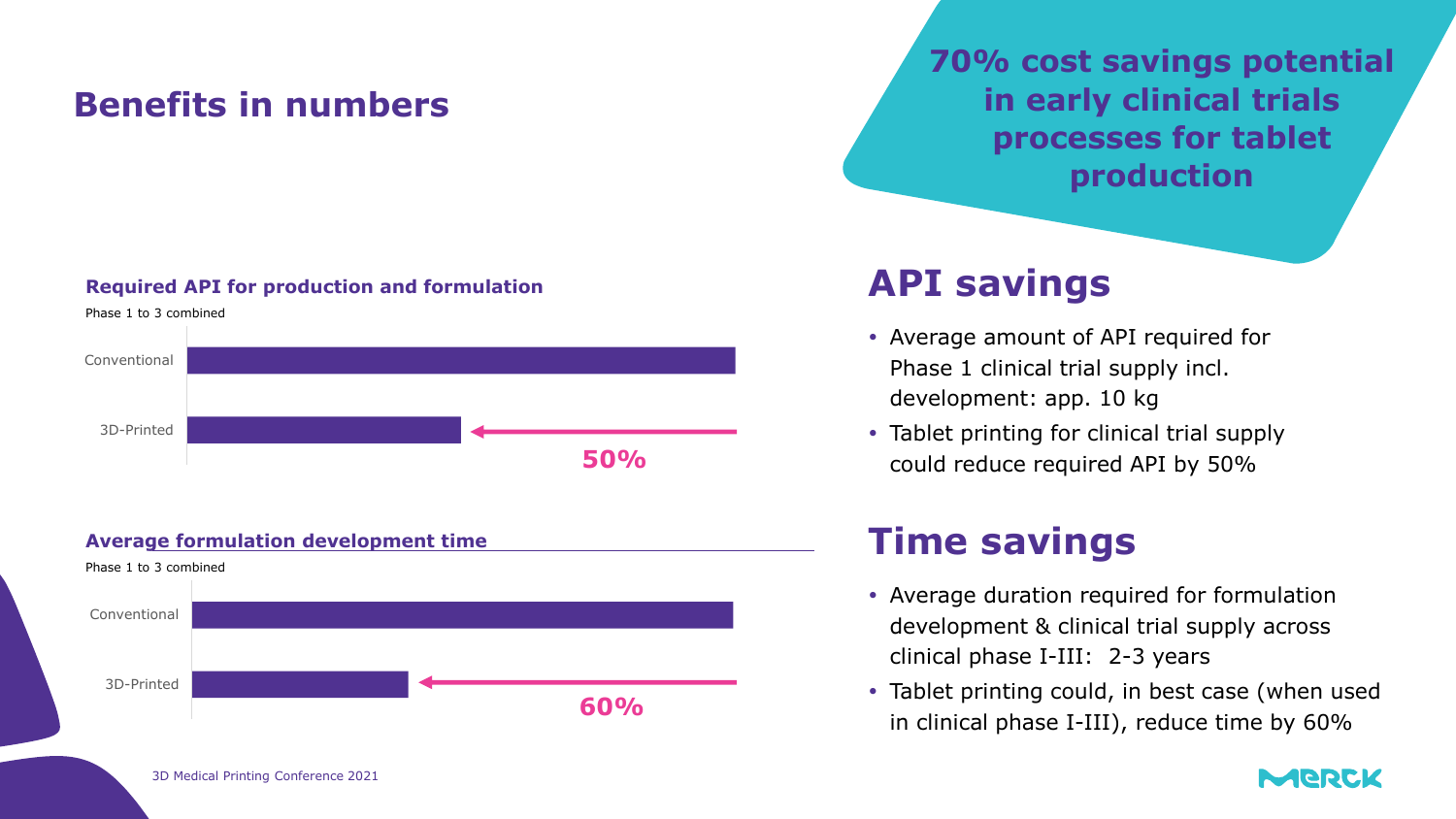### Digital flexibility **Tablet properties are adjusted digitally and not mechanically**

![](_page_10_Picture_1.jpeg)

#### **Digitally adjustable 3D printing**

- API dose/ tablet volume
- Tablet shapes
- Laser power and speed > dissolution
- Irradiation pattern
- Orientation of objects on building chamber
- $\cdot$  Batch size

![](_page_10_Picture_9.jpeg)

- Content & Purity
- Dissolution properties
- Hardness
- Dosage with volume

![](_page_10_Picture_14.jpeg)

![](_page_10_Picture_15.jpeg)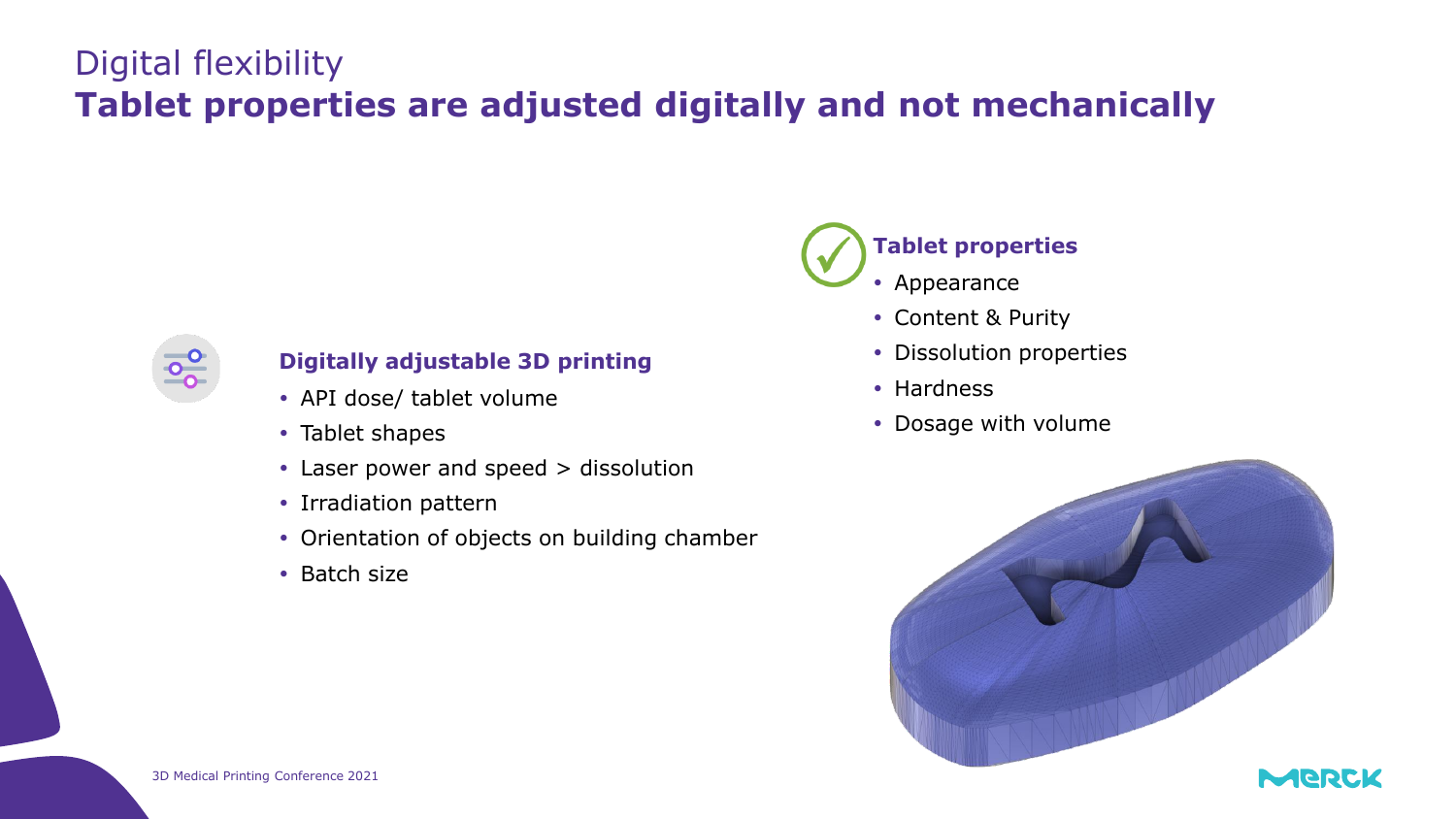### **Vision: decentralizing the production footprint**

### **Scale with market**

- Don't invest in one facility in your head quarters
- Scale the commercial supply with local 3D printers
- Digitalize the pharma production

![](_page_11_Figure_5.jpeg)

![](_page_11_Picture_6.jpeg)

![](_page_11_Picture_7.jpeg)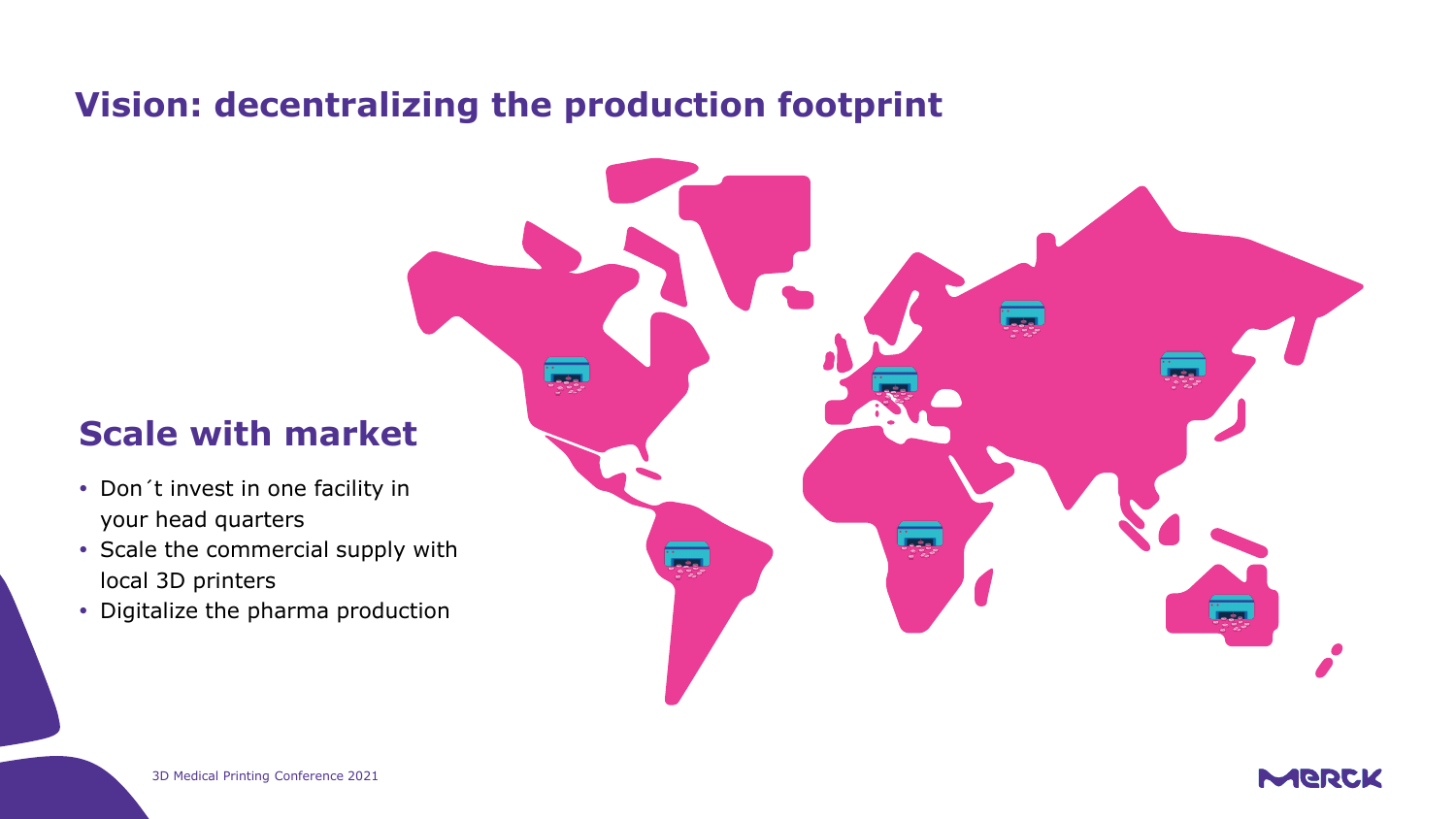### **OneZeroMed Service: GMP certified manufacturing platform**  Business Concept

![](_page_12_Figure_1.jpeg)

![](_page_12_Picture_2.jpeg)